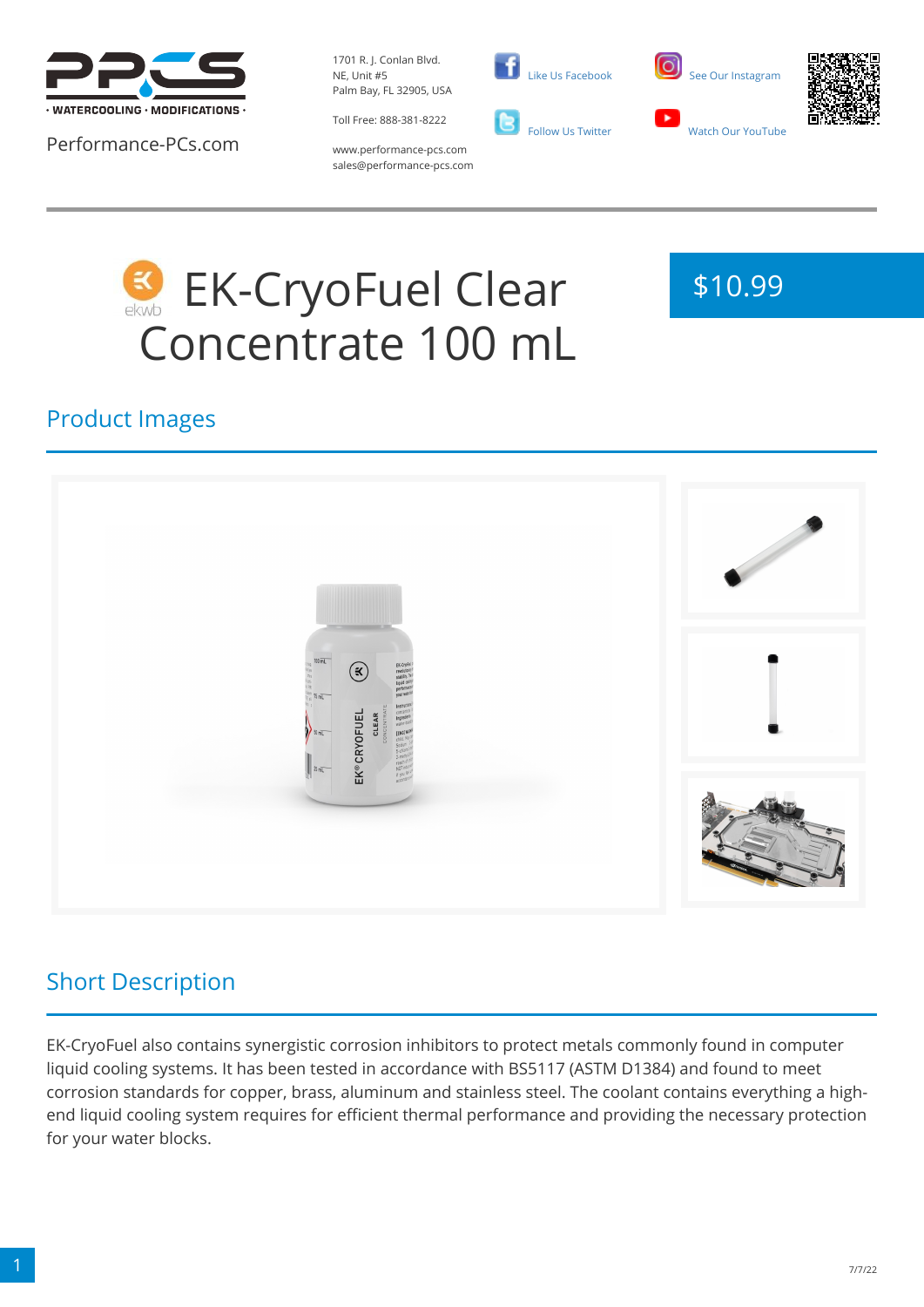### **Description**

EK-CryoFuel also contains synergistic corrosion inhibitors to protect metals commonly found in computer liquid cooling systems. It has been tested in accordance with BS5117 (ASTM D1384) and found to meet corrosion standards for copper, brass, aluminum and stainless steel. The coolant contains everything a highend liquid cooling system requires for efficient thermal performance and providing the necessary protection for your water blocks. EK Cryofuel coolant All EK-CryoFuel mixtures are biodegradable (90% in a period of 10 days) and will not remain in the environment or cause any bioaccumulation. EK-CryoFuel offers a 2-year shelf life from date of bottling. Designed specifically for computer liquid cooling systems, we found our inspiration for CryoFuel in cryogenic fuels that are used at extremely low temperatures to operate in space machinery. This 100mL concentrate is to be mixed with 900mL of distilled water to form 1L of ready-to-use coolant.

#### Features

Characteristics: - Low electrical conductivity - Corrosion protection according to BS5117 (ASTM D1384) standards - High quality concentrated pigments for intense, vivid and saturated colors - Compatible with Acrylic, PETG, POM Acetal, rubber (NBR, EPDM, and Norprene) materials - Eco-friendly (90% biodegradable in 10 days) - RoHS compliant - 2-year shelf time after bottling

#### Specifications

Technical data: Color: Clear (transparent) Content: 100 mL Electrical Conductivity (mS/cm): 1,04 ±10% UV Reactive: Yes Neutral pH: 6 - 8 Decomposition temperature: >65°C (>150°F)\* Recommended use temperature range: 5- to 60°C (40- to 140°F)

\*Decomposition temperature is the temperature threshold at which the breakdown of individual components (dye, preservatives) in the solution may start to occur. Moreover, liquid vaporization starts to occur at this temperature.



Made in Slovenia - Europe! [SAFETY DATA SHEET](https://www.ekwb.com/shop/EK-IM/EK-IM-3831109810439.pdf) PLEASE NOTE: